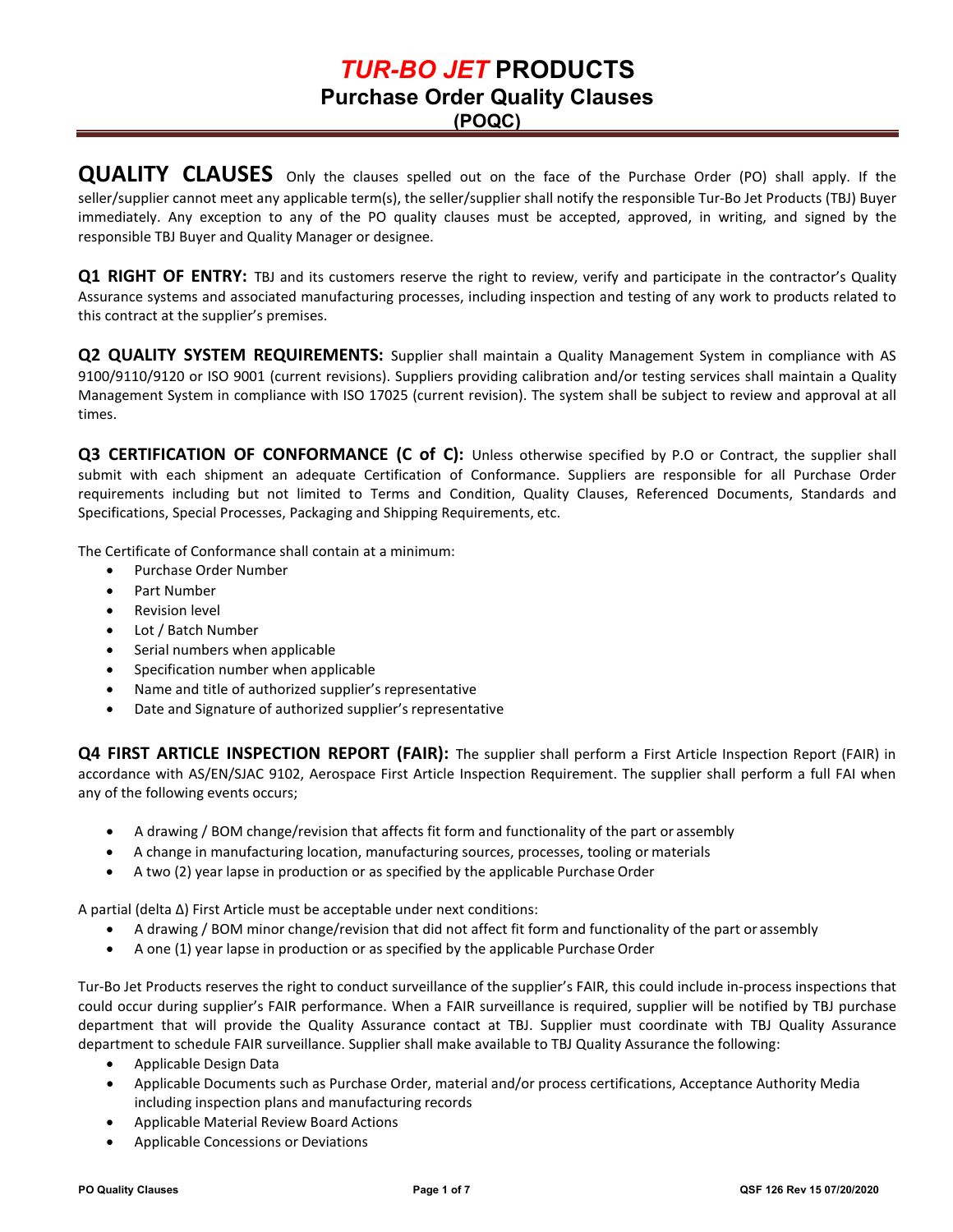**Q5 INSPECTION REPORTS:** Inspection reports are required with delivery of the material covered by this PO. These reports shall include dimensional data for all characteristics including critical items and key characteristics and shall reference the part number, revision level, serial number (if required) and PO number.

**Q6 RAW MATERIAL AND/OR SPECIAL PROCESS CERTIFICATIONS:** Supplier shall provide certifications for raw material and special processes used in the manufacture of the products or material purchased by TBJ. Unless otherwise stated in the Purchase Order all special processes shall be certified to the current (latest) revision as to the date of this order. Submittal of certification is required for FAI acceptance. Supplier shall maintain copies of all certifications for a minimum of eleven (11) years after completion of the order. All purchased raw material and special process certifications must be readily retrievable and shall include the following information as a minimum.

- Part Number and PO Number
- Applicable material, test, special process specification, description, alloy and condition
- Revision of special process was performed to
- Results of test analysis, physical properties, chemical analysis and applicable lot number(s).

**Q7 CERTIFICATE OF COMPLIANCE TO DFARS REQUIREMENTS:** When invoked in the PO the supplier shall submit with each shipment a Certificate of Compliance to the requirements of **DFARS 252.225-7008 Restriction on Acquisition of Specialty Metals; DFARS 252.225-7009 Restriction on Acquisition of Certain Articles Containing Specialty Metals** and **DFARS 252.225-7010 Specialty Metals Compliance Certificate.** The certificate shall reference contract (PO) number, supplier's name and address, TBJ part number, revision, part name, manufacturing lot number, serial number if applicable and quantity certified. The certificate shall be dated and shall bear the signature and title of an authorized supplier'srepresentative.

**Q8 PHYSICAL, CHEMICAL, MECHANICAL TEST REPORTS:** A copy of actual Physical and/or Chemical test reports for each lot, batch or heat are required with each delivery of the material covered by this PO. These reports shall be validated and signed by an Authorized Representative of the Supplier's Quality Department.

**Q9 TEST REPORTS:** Functional and/or qualification test results listing all parameters tested and actual readings taken during these tests are required with the delivery of the material covered by this PO. These reports shall reference the part number, revision level, serial number (if required) and PO number.

**Q10 LIMITED SHELF LIFE MATERIAL CERTIFICATIONS:** For each delivery of materials that have a limited or specified shelf life, the seller shall furnish the following data;

- Cure or manufacture date
- Expiration date or shelf life
- Lot or Batch Number
- Shipping Date
- When applicable, any special storage and shipping requirements/handling procedures to be followed
- Material Technical Data (TDS) and Safety Data (MSDS) Sheets shall be provided with the material shipment when applicable

**Note:** For each delivery of limited shelf life material require a minimum of 80% shelf life remaining upon shipment from seller's facility.

**Q11 RECORDS RETENTION:** The supplier shall retain records as a means of objective evidence of compliance to Purchase Order Requirements of items supplied (manufactured, fabricated, assembly, inspection, test, special processes, etc.) for a minimum of eleven (11) years, or as otherwise indicated on the Tur-Bo Jet Purchase Order. All records shall be maintained in a manner to prevent deterioration. Records shall be subject to examination by TBJ or its Customers. Copies of these records shall also be available upon request.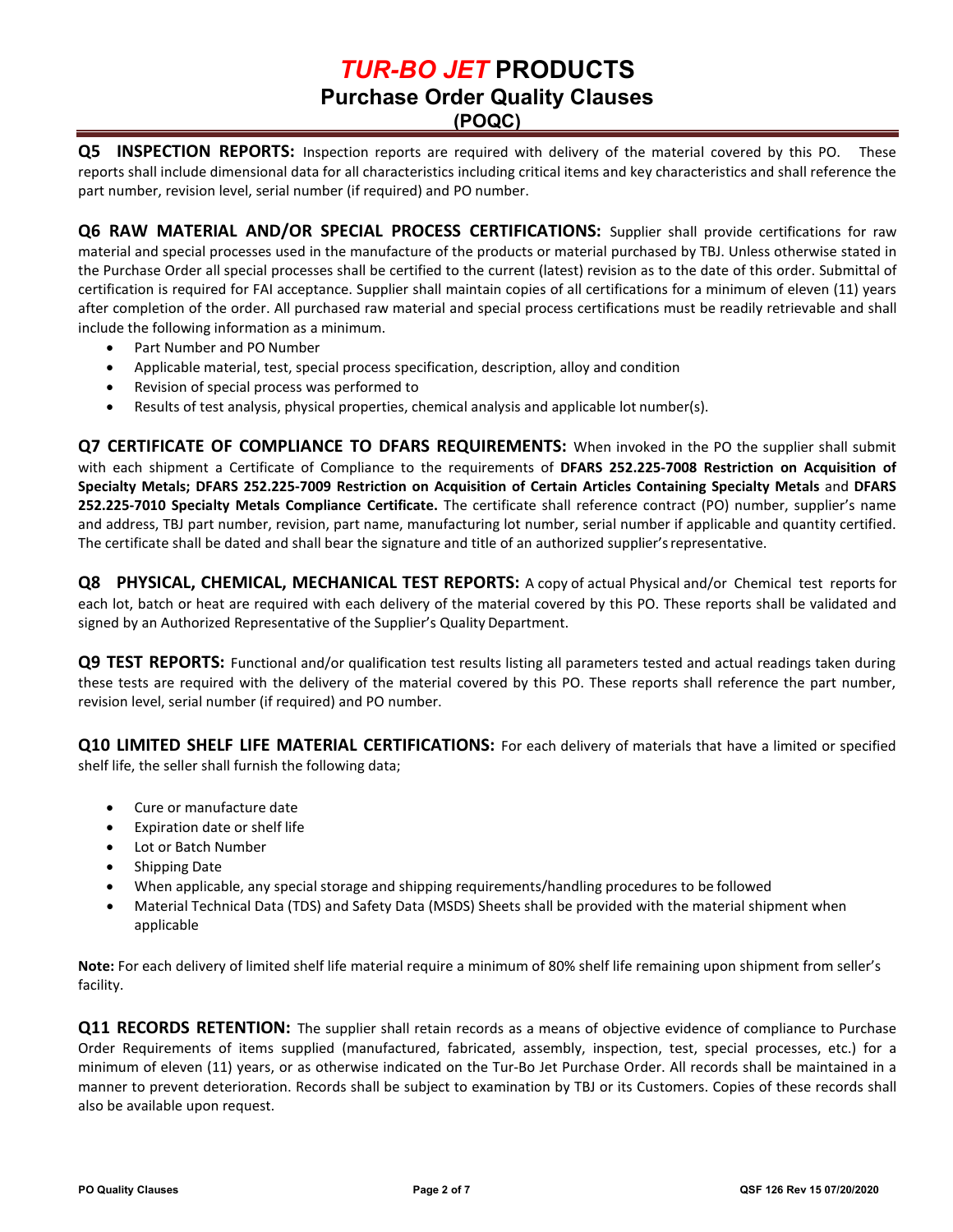**(POQC)**

**Q12 CALIBRATION CONTROL:** The supplier shall control the Calibration of all Measuring and Test Equipment against Certified Measurement Standards, traceable to the NIST. The Calibration Control System shall conform to the latest revisions of specifications ISO 10012-2003 and ANSI/NCSL Z540-1 or equivalent.

**Q13 ESD CONTROLS:** Products and materials considered to be electrostatic sensitive devices must be checked for ESD and shall be enclosed in ESD protective material when delivered to TBJ. ESD label indicating the contents contain electrostatic sensitive devices shall be used.

**Q14 FOREIGN OBJECT DAMAGE (FOD) ELIMINATION:** Sellers are required to establish and maintain a FOD prevention program which meets the intent of SAE AS9146.

The suppliers are responsible for ensure that FOD prevention program is clearly defined, and training is provided abroad entire organization.

The suppliers are responsible for ensure that these requirements are flow down to their sub-tier suppliers to ensure all products are provided free of FOD.

**Q15 REPORT OF DISCREPANCY:** Discrepancies and departures from drawing and specifications applicable to the material ordered must be reported to TBJ's Purchasing department for authorization prior to shipment. Upon authorization, the discrepant condition shall be documented on TBJ's QSF 48 Supplier Deviation – Waiver Request. Discrepant material submittal shall include corrective/preventive action statements and objective evidence of the corrective actions isimplemented.

**Q16 CORRECTIVE ACTION:** Supplier shall, on request, on forms designated by TBJ, provide statements of Corrective/Preventive Action on failures of supplier's hardware. Corrective/Preventive Action statements, at TBJ's option, may require approval signature by TBJ Quality and/or Government Quality representatives. All rejected articles resubmitted by supplier to Buyer shall bear adequate identification including reference to TBJ's rejection document.

**Q17 NO CHANGE CLAUSE:** Supplier shall make no changes in design, materials, manufacturing location, manufacturing processes, inspection/test planning or sources of supply, after buyer's acceptance of the first production test item or after acceptance of First Article Piece (first completed end item), without the written approval of TBJ. The supplier shall perform a full or partial Delta (Δ) FAI when changes to the above occurred.

*For Electrical Components:* **Approval of TBJ** is **not** required for the supplier to make changes in the source of component parts which are classified as **"Passive Components"** so long as such supply source changes do not affect form, fit, quality, reliability or safety of the end item.

**Q18 DESIGN AND SPECIFICATION CHANGES:** Design and specification changes that were communicated through *verbal instructions or red-lined drawings* shall not be adapted by the supplier, unless authorized by advanced written notice by TBJ or through a PO change.

**Q19 FLOW DOWN TO SUB-TIER SUPPLIERS:** The supplier's Quality System shall assure all relevant PO requirements are flowed–down to their sub-tier suppliers. The supplier's sub-tier suppliers are responsible to comply with the same specifications and requirements specified on this PO.

**Q20 SOURCE INSPECTION:** Source inspection shall be conducted at the Supplier's facility or where designated in the applicable PO prior to shipment. The Supplier shall contact the TBJ Buyer prior to the start of fabrication so that mandatory inspection/test points can be agreed upon. Supplier shall be available, and present upon request documented evidence of inspection test performance including in-process and/or final test. Required documentation for shipment must be completed and signed by the Supplier's Authorized Quality Representative.

**Q21 CUSTOMER WITNESS:** A representative of the TBJ's customer may witness any required inspections or test without affecting the TBJ's exclusive right to give direction to the Supplier or to accept or reject any procedure, test data or article.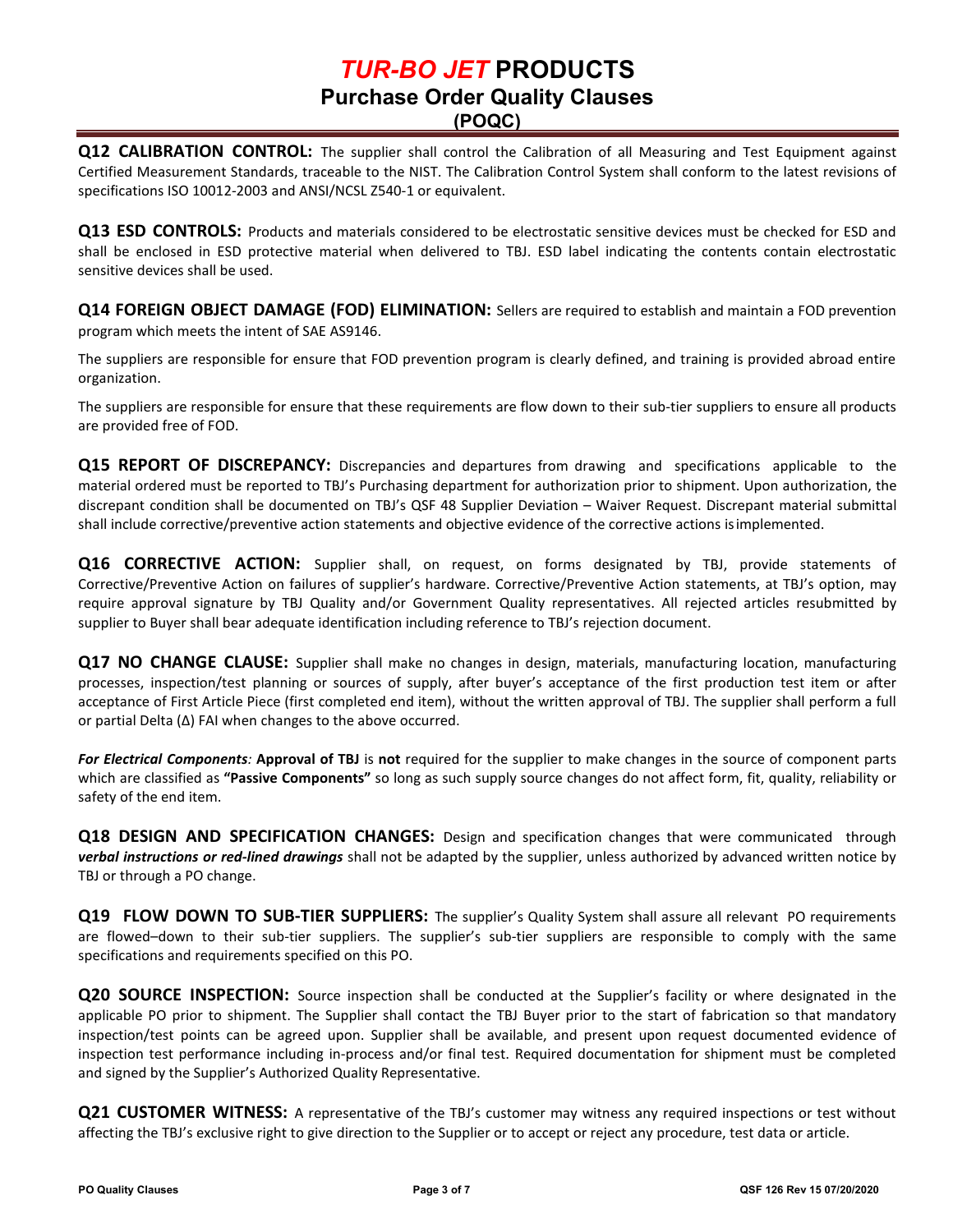**Q22 OVER/UNDER SHIPMENTS:** Over/Under shipments are allowed for RAW MATERIALS only. Over shipments of Raw Materials must not exceed 3% (percent) of the specified ordered quantity. No over/under shipments is allowed for Metal parts or Machined Commodities.

**Q23 RETURN OF DISCREPANT MATERIALS:** Return of discrepant materials to suppliers shall be handled with high priority to minimize delays in TBJ production schedule and maintain customer commitments. Suppliers shall have five (5) working days to provide authorization to return discrepant materials from date of initial request by TBJ Buyer or designee. If after the five (5) working days, the supplier has not provided an authorization, the discrepant materials shall be returned in themost expeditious way either by FedEx Red, UPS Red or express courier service at suppliers' expense.

**Q24 ITAR/EAR COMPLIANCE:** Information furnished to seller under this purchase contract may contain data subject to International Traffic in Arms Regulations (ITAR) or Export Administration Regulations (EAR). Seller is advised that such data may not be exported or re-exported to foreign persons, employed by or associated with, or under contract to supplier or supplier's lower-tier suppliers, without the prior written consent of TBJ and under the authority of an export license or applicable license exemption. If such data is marked as export controlled, supplier shall indemnify and hold buyer harmless from and against any and all claims, liabilities and expenses resulting from suppliers' failure to comply with ITAR or EAR or any other U.S. laws and regulations concerning export control.

**Q25 MATERIAL LOT TRACEABILITY:**All items manufactured under this purchase order shall be traceable to raw materials used. Traceability and inspection records shall be available upon request by TBJ or customerrepresentatives. Identification of raw materials used, shall include, as applicable, but not limited to, the following types of information - lot number, material type, specification, heat number, etc. In any case, supplier shall record sufficient identification information to adequately identify all materials and their origin in such a manner that full traceability of raw materials used is included.

**Q26 RESTRICTION OF HAZARDOUS SUBSTANCE (RoHS):** Certification must be provided that materials delivered against this order are RoHS Directive 2002/95/EC compliant. This statement must include, as a minimum, purchase order number, part identification, revision, serial, lot or batch number (if applicable), and quantity. RoHS restricted materials include lead, mercury, cadmium, hexavalent chromium, polybrominated biphenyls (PBB) or polybrominated diphenyl ethers (PBDE). Compliance to the RoHS Directive shall be documented on the C of C.

**Q27 QUALIFIED PERSONNEL:** Personnel conducting or performing processes as stated per purchase order requirements shall be trained, qualified and determined competent to perform processes as specified. Evidence of qualifications shall be made available to TBJ on request.

**Q28 TEST SPECIMEN FOR INDEPENDENT MATERIAL VERIFICATION, if applicable:** The seller shall furnish test specimens to TBJ as required by the drawings/specifications applicable to the purchase order. Specimens shall be identified with the Purchase Order number, melt number, heat treat number, batch number and alloy identification, as applicable.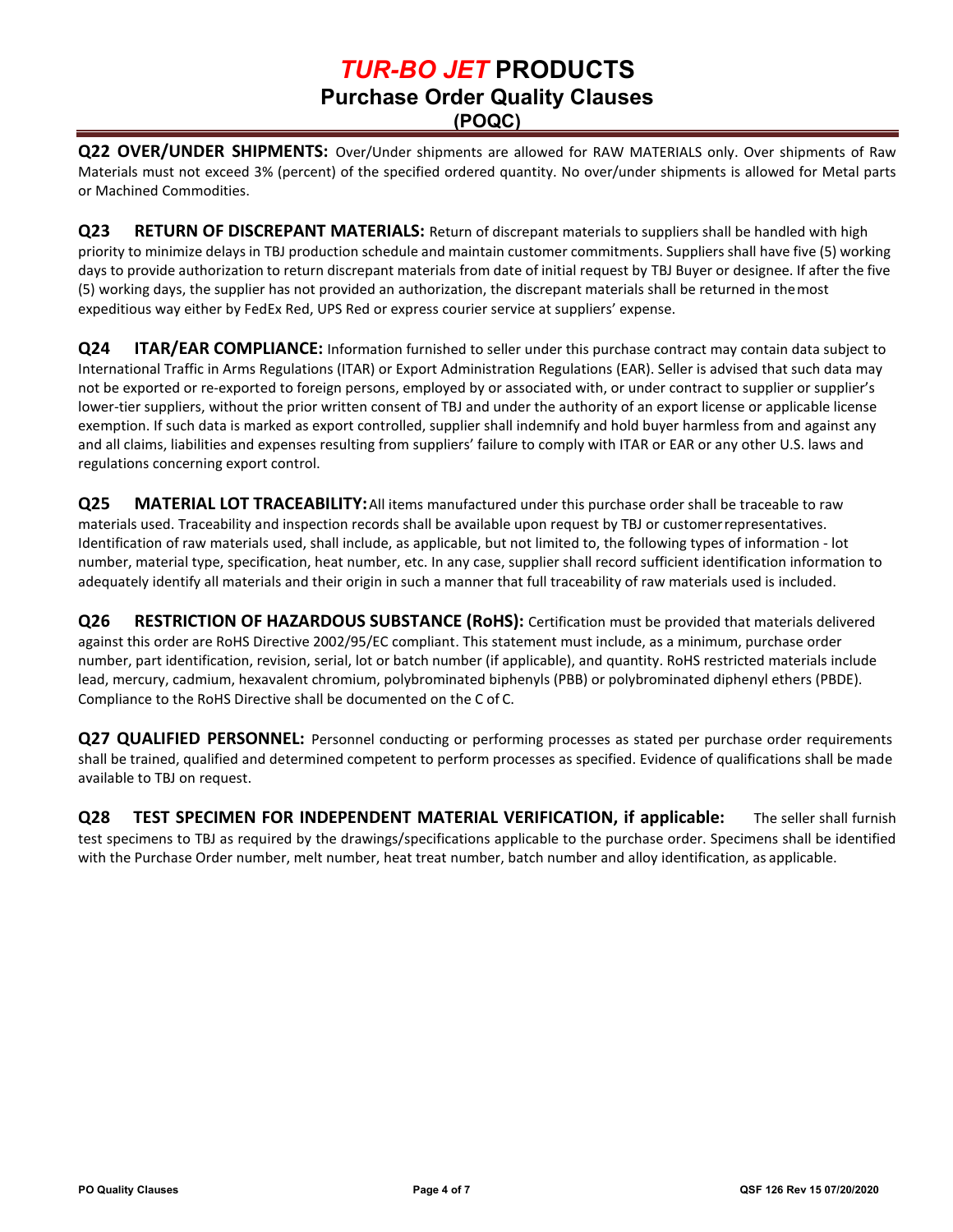**Q29 SUSPECT/COUNTERFEIT ITEMS (S/CI):** The seller shall establish a process, using AS6174 and/or AS5553 as guidelines, to maintain effective controls to prevent the introduction of suspect or counterfeit items (S/CI) into TBJ. A suspect item is one in which there is an indication by visual inspection, testing, or other information that it may not conform to established Government or industry-accepted specifications or national consensus standards. A counterfeit item is a suspect item that is a copy or substitute, without legal right or authority to do so, or one whose material, performance, or characteristics are knowingly misrepresented by the vendor, supplier, distributor, or manufacturer.

- Seller shall only purchase products directly from the Original Component Manufacturer (OCM)/Original Equipment Manufacturer (OEM), OCM/OEM authorized distributor chain, Aftermarket Manufacturer, or Authorized Reseller. These products shall have verification that Work is traceable to OCM/OEM; OCM/OEM authorized distributor chain, Aftermarket Manufacturer, or Authorized Reseller that identifies the name and location of all the supply chain intermediaries from the part manufacturer to the direct source of the product for the Supplier.
- The seller shall maintain a method of traceability that ensures tracking of the supply chain back to the manufacturer of all <MATERIAL> being delivered per this order. This traceability method shall clearly identify the name and location of all of the supply chain intermediaries from the manufacturer to the direct source of the materiel for the seller and shall include the manufacturer's commodity or item level identification for the item(s) such as date codes, lot codes, heat codes, serializations, unique item identifiers, or batch identifications."
- Seller shall notify TBJ Buyer, in accordance with corrective/preventative action, with the pertinent facts if seller becomes aware or suspects that it has furnished Counterfeit Work. Seller shall provide, upon request, the supply chain traceability to an Original Manufacturer or authorized distributor chain that identifies the name and location of all the supply chain intermediaries from the part manufacturer to the direct source of the product for the seller.
- Sellers eligible for utilization of the Government-Industry Data Exchange Program (GIDEP) shall utilize the GIDEP process to alert the industry of encountered counterfeit parts.

**Q30 SAMPLE INSPECTIONS AND STATISTICAL TECHNIQUES:** Where the supplier utilizes sample inspection plans or other statistical techniques, these shall be statistically valid and submitted to TBJ for approval prior to use.

- **Q31 DELETED.**
- **Q32 DELETED.**

#### **Q33 DELETED.**

**Q34 MERCURY FREE CERTIFICATION:** Supplier shall certify that the product or material supplied to TBJ is free from Mercury contamination. If Mercury (Hg) is a component of Supplier's processes, please contact the TBJ Buyer for direction. The item(s) and materials furnished by the supplier must be free of Mercury. In addition, Mercury must not come into contact with the product during any activity outsourced by supplier including fabrication, special processing, and shipment. The following verbiage must be added to the certificate of conformance when this clause is specified. *"All items, supplied on this order/contract, are free of Mercury contamination."*

**Q35 ACCESS TO RECORDS:** TBJ reserves the right to access records at the PO holder, or its sub-tiers involved in the manufacture of this product. The Supplier shall make the records available within 48 hours, or 2 business days, of the request for access.

**Q36 DEFENSE PRIORITIES AND ALLOCATION SYSTEMS (DPAS) RATING:** This order is a DPAS rated order certified for national defense use. The supplier is required to follow the provisions set forth in the DPAS Regulations (15 CFR 700). There are two levels of priority for rated orders established by the DPAS, identified by the rating symbols ''DO'' and ''DX''. All DO rated orders have equal priority with each other and take preference over unrated orders. All DX rated orders have equal priority with each other and take preference over DO rated and unrated orders.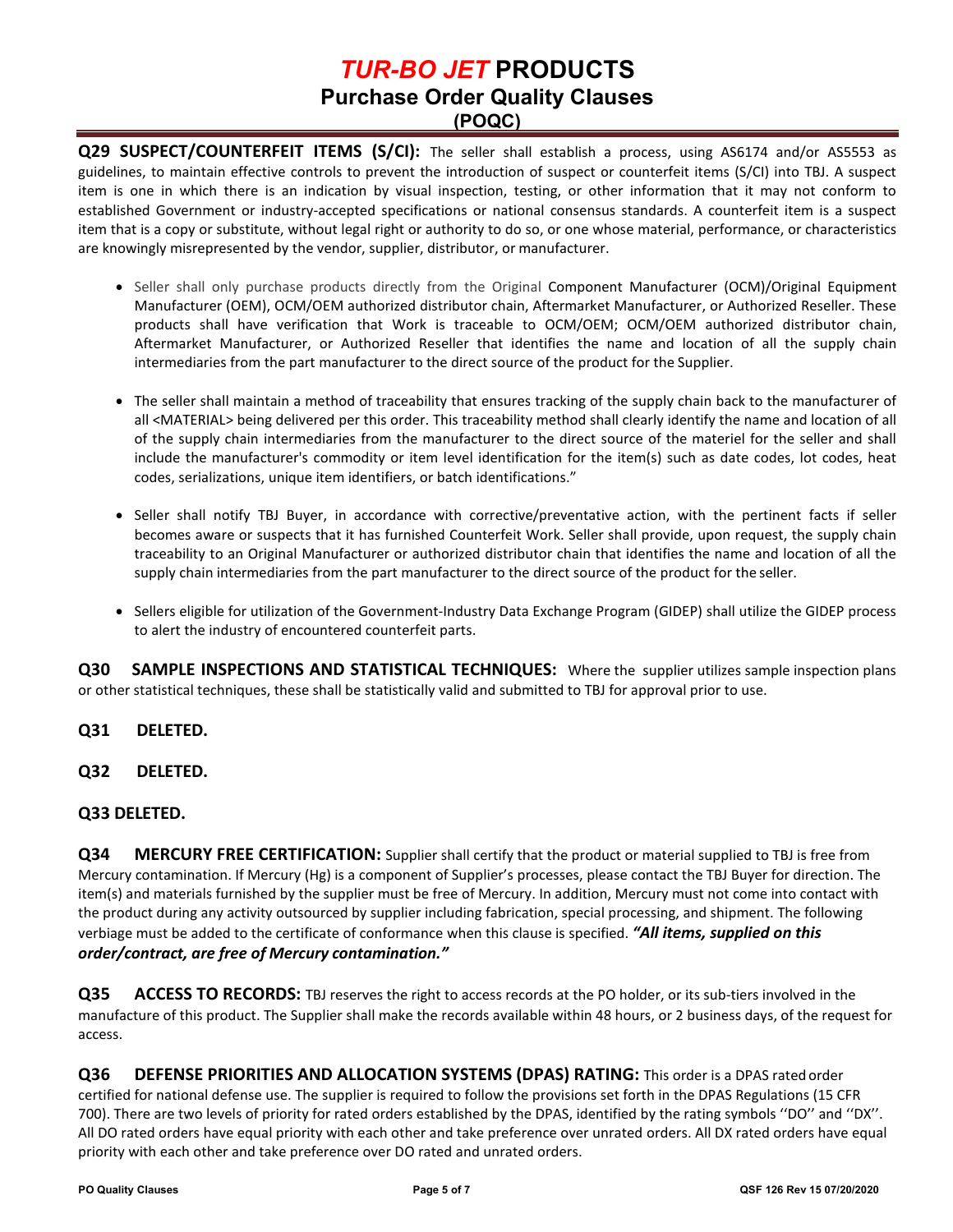**(POQC)**

**Q37 CUSTOMER APPROVED SOURCES FOR CONTROLLED PROCESSES, if applicable:** When required by the contract or purchase order, sources performing controlled special processes shall be customer approved. The customer approval shall be current as to the life of the purchase order.

**Q38 NADCAP CERTIFICATION FOR SPECIAL PROCESSOR, if applicable:** When required by the contract or purchase order and/or the customers, Suppliers performing special processes are required to be NADCAP accredited.

**Q39 SPECIFICATIONS TO THE LATEST REVISION:** All material or equipment under this contract or purchase order must comply with such specifications current as of the date of this order. Should the specifications of any material listed be revised prior to shipment, Supplier, by first obtaining the written consent of the TBJ, may furnish such material or equipment in accordance with the revised specifications.

**Q40 CONFLICT MINERALS:** When required by the contract or purchase order, the supplier shall comply with the requirements of Dodd-Frank Act 1502 and shall disclose their use of conflict minerals that originated from the countries listed in the Dodd-Frank Act 1502 provisions.

**Q41 PRODUCT SAFETY AND ETHICAL BEHAVIOR:** Supplier shall ensure that persons are aware of their contribution to product or service conformity, their contribution to product safety and the importance of ethical behavior.